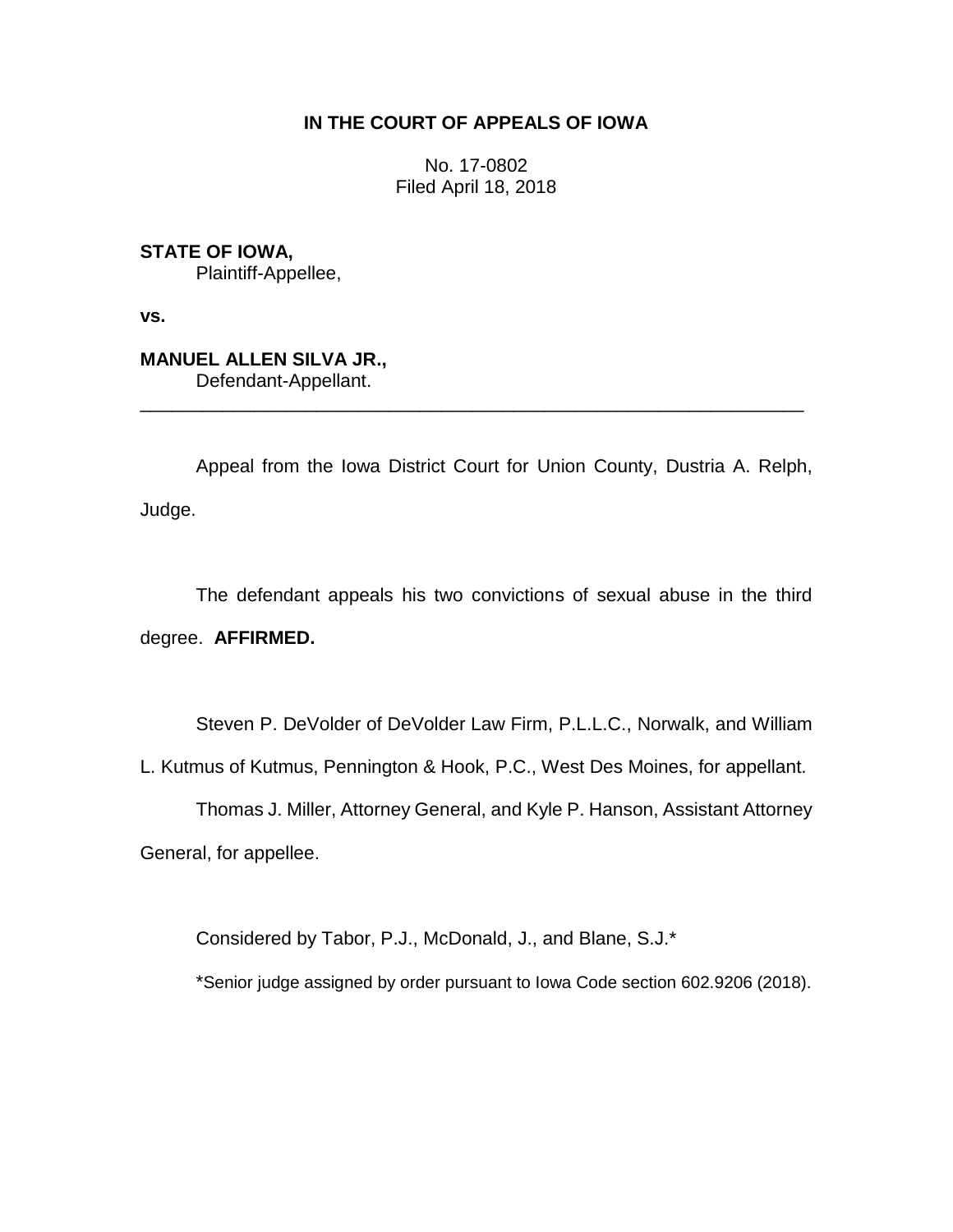## **BLANE, Senior Judge.**

Manuel Silva Jr. appeals both of his convictions of sexual abuse in the third degree. Silva raises a number of claims, including that he should be granted a new trial because of juror bias, juror misconduct, and the jury being improperly instructed that it could convict him without reaching a consensus as to the means of the crime. Silva also maintains trial counsel provided ineffective assistance because they failed to object to voir dire questions by the prosecutor that tainted the jury pool and to vouching statements by medical personnel during trial.

## **I. Procedural Background.**

In August 2015, Silva was arrested and charged with two counts of sexual abuse in the third degree. The complaints alleged Silva had committed two sex acts, digitally penetrating the vagina of the complaining witness and placing his exposed penis in the complaining witness's hand against her will and while she was incapacitated and unable to consent.

The matter proceeded to trial in October 2016, and the jury returned a general guilty verdict on both counts of sexual abuse in the third degree.

After trial Silva retained new counsel and filed a motion for new trial and in arrest of judgment. The matter came on for hearing in May 2016, after which the district court denied Silva's motions and entered judgment, sentencing Silva to two ten-year terms of incarceration to be served concurrently.

Silva appeals.

## **II. Discussion.**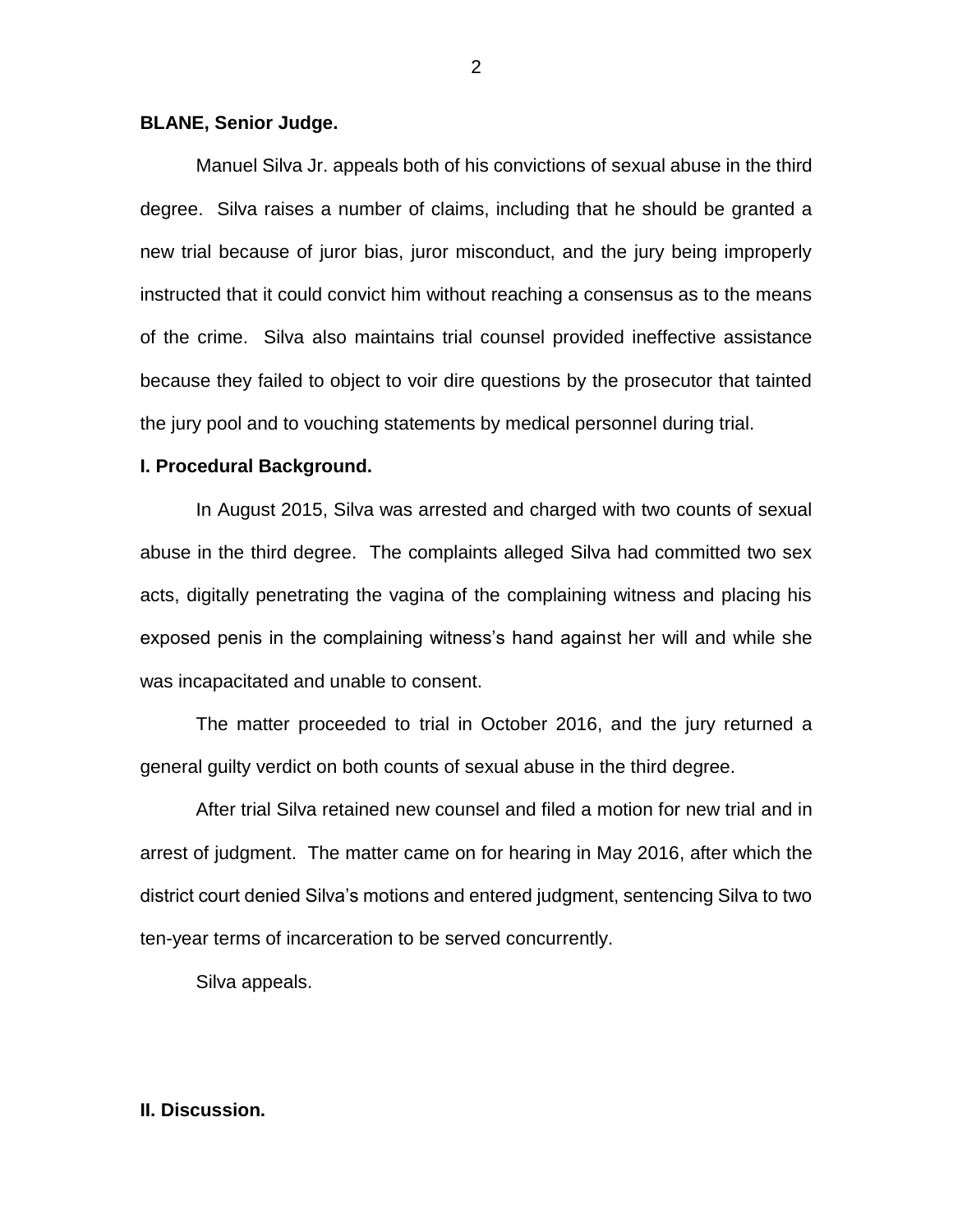## **A. Juror Bias.**

Silva maintains he was denied a fair trial due to impermissible juror bias and claims the district court should have granted his motion for new trial. *See* Iowa R. Crim. P. 2.24(2)(b)(9) (providing the court may grant a motion for new trial when "the defendant has not received a fair and impartial trial"). We review a denial of a motion for new trial based on juror bias for an abuse of discretion. *State v. Webster*, 865 N.W.2d 223, 231 (Iowa 2015).

"Juror bias may be actual or implied." *Id.* at 236. "Actual juror bias occurs when the evidence shows that a juror, in fact, is unable to lay aside prejudices and judge a case fairly on the merits," whereas "[i]mplied bias arises when the relationship of a prospective juror to a case is so troublesome that the law presumes a juror would not be impartial." *Id.* 

Here, Silva maintains two of the jurors on his jury were both actually and implicitly biased. He asserts that Juror Ward and Juror Reeves were actually biased because they concealed their relationships with the complaining witness during voir dire in order to be empaneled and were presumptively biased because both jurors, as well as Silva, Silva's family, and the complaining witness, all attended the same church.

While we recognize that it is of "particular concern" that a juror would "decline[] to truthfully answer a voir dire question in order to avoid being removed from the jury panel," *id.* at 237, there is no credible evidence that such an occurrence happened here. Both Jurors Ward and Reeves were subpoenaed to testify at Silva's hearing on the motion for new trial, and both testified under oath that although each was a member of the complaining witness's church—along with

3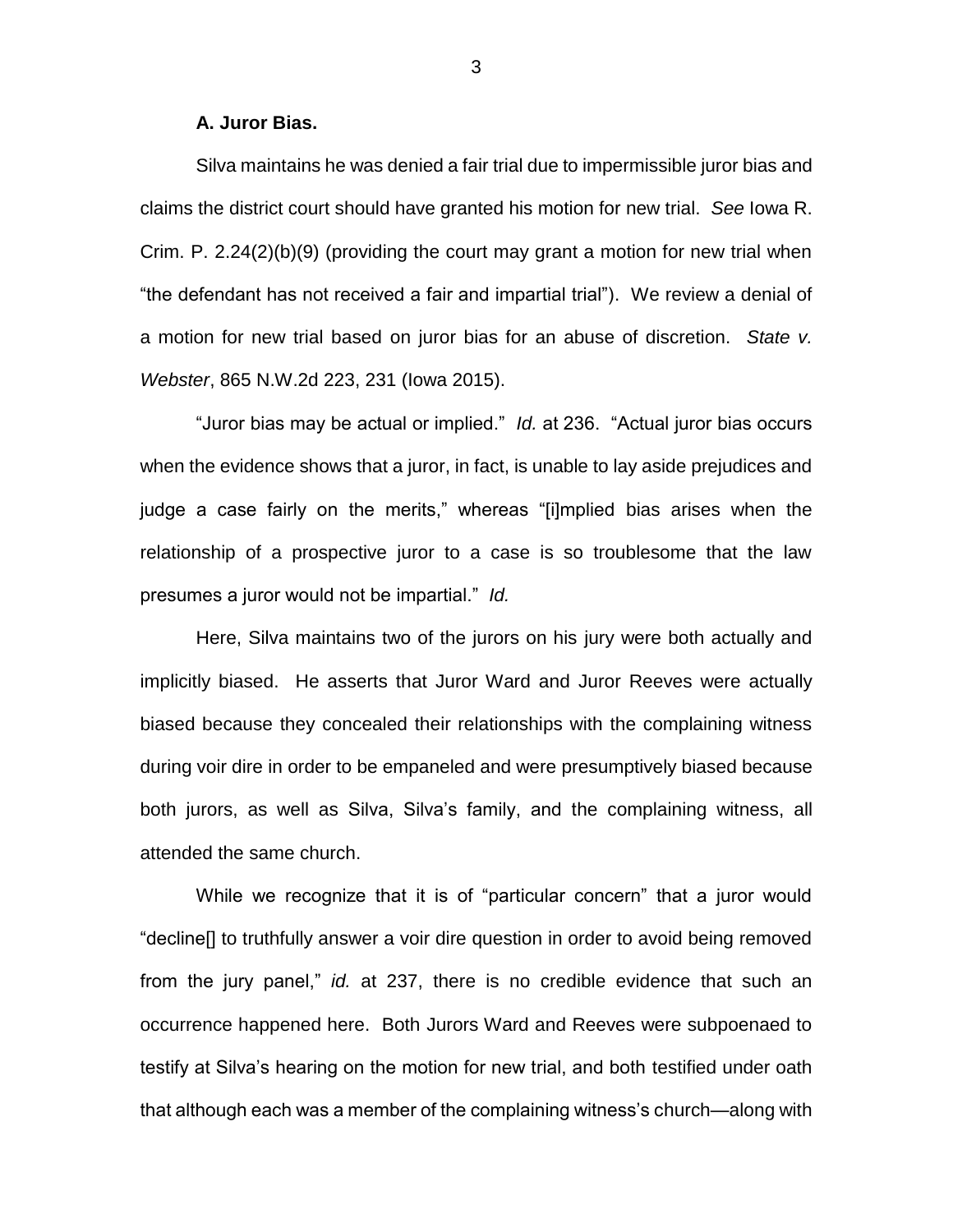approximately 280 to 300 other members—they did not know the complaining witness or Silva before the trial. Silva maintains such lack of familiarity is "implausible on its face," but the district court found the jurors' testimony credible.

Even if we credit the testimony of Silva's family members<sup>1</sup> about various interactions they witnessed between the jurors in question and the various members of the family—that the jurors had been seen shaking hands with the family members during a portion of the church service where all members were to shake hands with other members and the jurors and family members both participated together in certain church functions—such interactions do not establish actual bias. "The mere fact a juror has knowledge of parties or witnesses does not indicate actual bias or require juror disqualification." *Id.* at 238. Additionally, such a relationship is not so close or dependent as to rise to the level of implied bias. *See id.* at 236 ("Implied bias has been found to arise, for instance, when a juror is employed by a party or is closely related to a party or witness."). As our supreme court has cited with approval, a "juror's knowledge of, or nonfamilial relationship with, a witness, attorney, or party provides a basis for disqualification only if it is shown that it has resulted in the juror having a fixed opinion of the accused's guilt or innocence or a bias for or against the accused." *Green v. State*, 757 S.E.2d 856, 858–59 (Ga. 2014); *see also Webster*, 865

 $\overline{a}$ 

4

 $1$  We note, as the district court did:

<sup>[</sup>I]f Silva or the [complaining witness's] family if they are so connected with the members of the church the [Juror] Reeves and [Juror] Ward should have known of Mr. Silva and his family, the reverse would also be true. Mr. Silva sat here and participated during jury selection, as did—a number of his family members were present also. So if they would have known Mr. Silva, it would be expected that he might know of them or know of the names too. None of that was raised before jury selection was complete or at any part of the trial for that sake.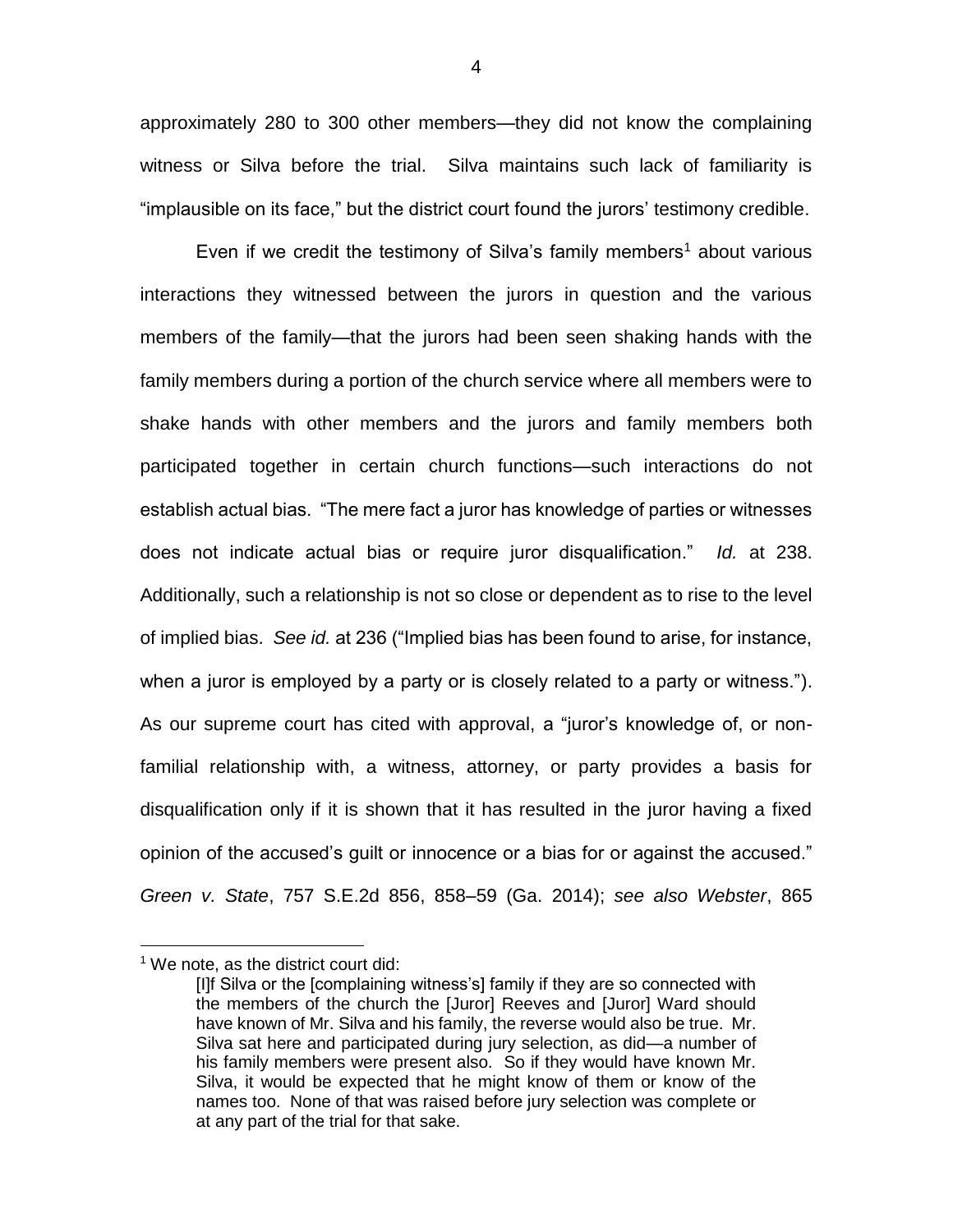N.W.2d at 239. Nothing in the record before us indicates that the jurors in question had a fixed opinion of Silva's guilt before trial.

The district court did not abuse it discretion in denying Silva's motion for new trial based on the claim two jurors had actual or implied bias.

## **B. Juror Misconduct.**

Silva maintains he was denied a fair trial due to jury misconduct and claims the district court should have granted his motion for new trial. *See* Iowa R. Crim. P.  $2.24(2)(b)(2)$  (providing the court may grant a motion for new trial when "the jury" received any evidence, paper or document out of court not authorized by the court"). We review a denial of a motion for new trial based upon juror misconduct for an abuse of discretion. *Webster*, 865 N.W.2d at 231.

Here, Silva maintains we should find juror misconduct because jurors Reeves and Ward, approximately one year before being empaneled, received communications from their church leadership that Silva was guilty.

The following principles apply in determining whether a new trial is warranted for juror misconduct:

(1) evidence from the jurors must consist only of objective facts as to what actually occurred in or out of the jury room bearing on misconduct; (2) the acts or statements complained of must exceed tolerable bounds of jury deliberation; and (3) it must appear the misconduct was calculated to, and with reasonable probability did, influence the verdict.

*Id.* at 234 (quoting *State v. Cullen*, 357 N.W.2d 24, 27 (Iowa 1984)).

The pastor testified at the hearing on the motion for new trial that he had discussed the allegations against Silva at a "members meeting" at the church one Sunday evening in October 2015. The pastor could not recall specifically who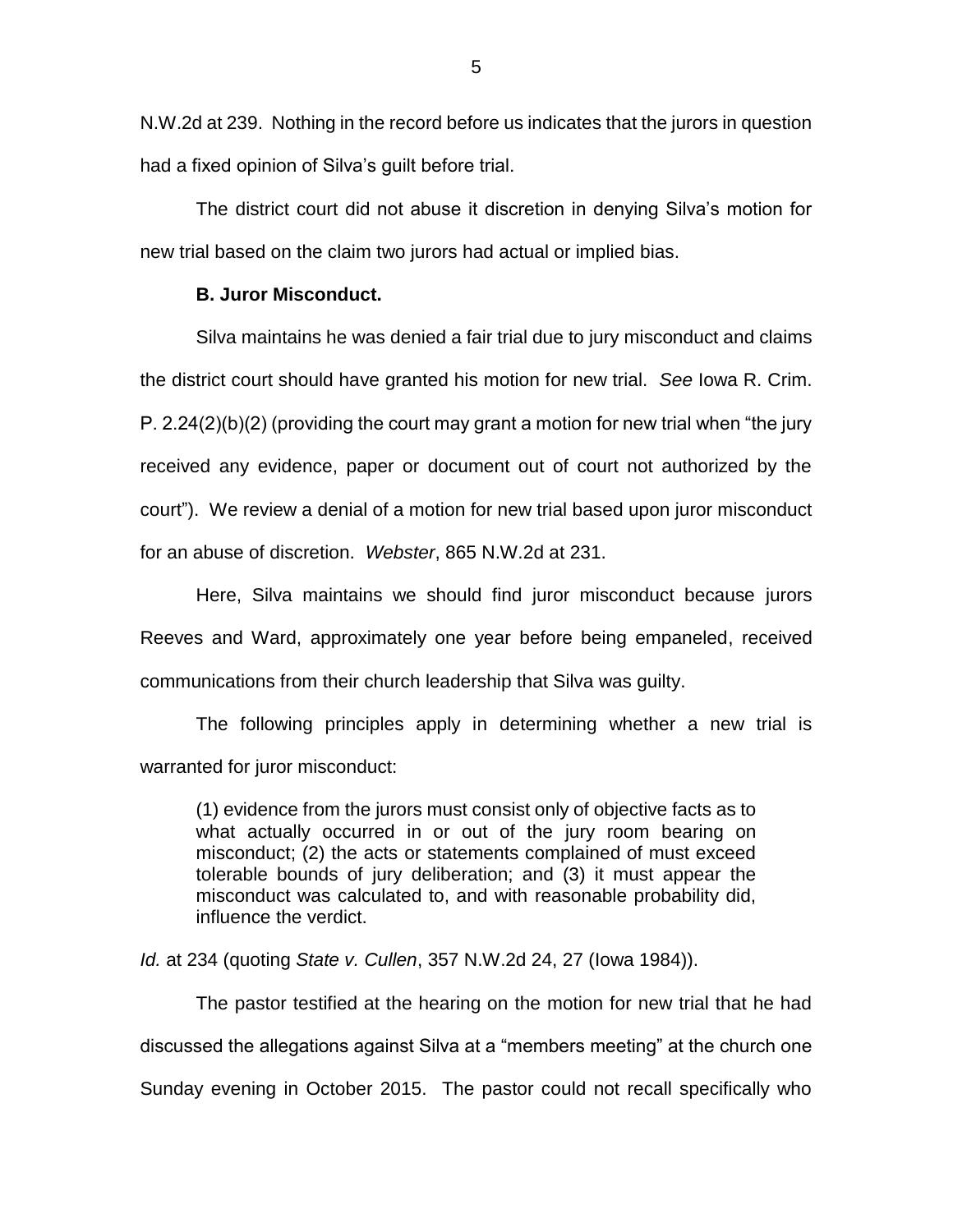attended that specific meeting—no roll call was taken—but he testified he could

not recall ever seeing Juror Ward or Juror Reeves at a members meeting. After

meetings, minutes are written and put in "family mailboxes" at the church for each

family to review. The written minutes from that specific meeting included a section

entitled "Silva Statement from the Pastor," which stated:

As you may know, how our church is to deal with this specific matter is not outlined in detail in our Constitution. Because there were no witnesses to this offense, this is not a Matthew 18 or a 1 Corinthians 5 matter.

Your pastors and deacons have had lengthy meetings and even special meetings . . . discussing what needs to be done, what should be done, and what should be said.

The difficulty of this matter pivots on four elements:

ELEMENT #1: The charges are "credibility robbing" charges . . . They are serious. And, in no way, do I wish to convey an attitude of condoning, over-looking, or "sweeping under the rug," the sobering nature of this situation.

ELEMENT #2": In its current context, the matter stands as a "she said"/"he said" situation. Again, the situation is different from 1 Corinthians 5, where the sin was open, visible, and known. Although there may be the appearance of the likelihood of guilt, none of us were witnesses to the offense.

ELEMENT #3: The courts were very careful through the time of their investigation<sup>[2],</sup> and, even more, we, as a church, should be even more careful.

ELEMENT #4: The situation leans toward the appearance of guilt, and when substantiated through the God-ordain[ed] civil leaders . . . and . . . if these elements are not met with repentance . . . these charges are grounds for removal [from the church].

We want to walk through this situation with godly wisdom, patience, and prudence. We also recognize that there are questions that need to be answered before formal church action may be required.

In the meanwhile, we like to encourage prayers for those involved in the situation, for the Silvas, and our church family (especially, keeping a watchful eye on our women and children and offering protection for our women and children).

 $\overline{a}$ 

 $2$  As of October 2015, Silva had been formally arrested and charged, but no adjudication had taken place.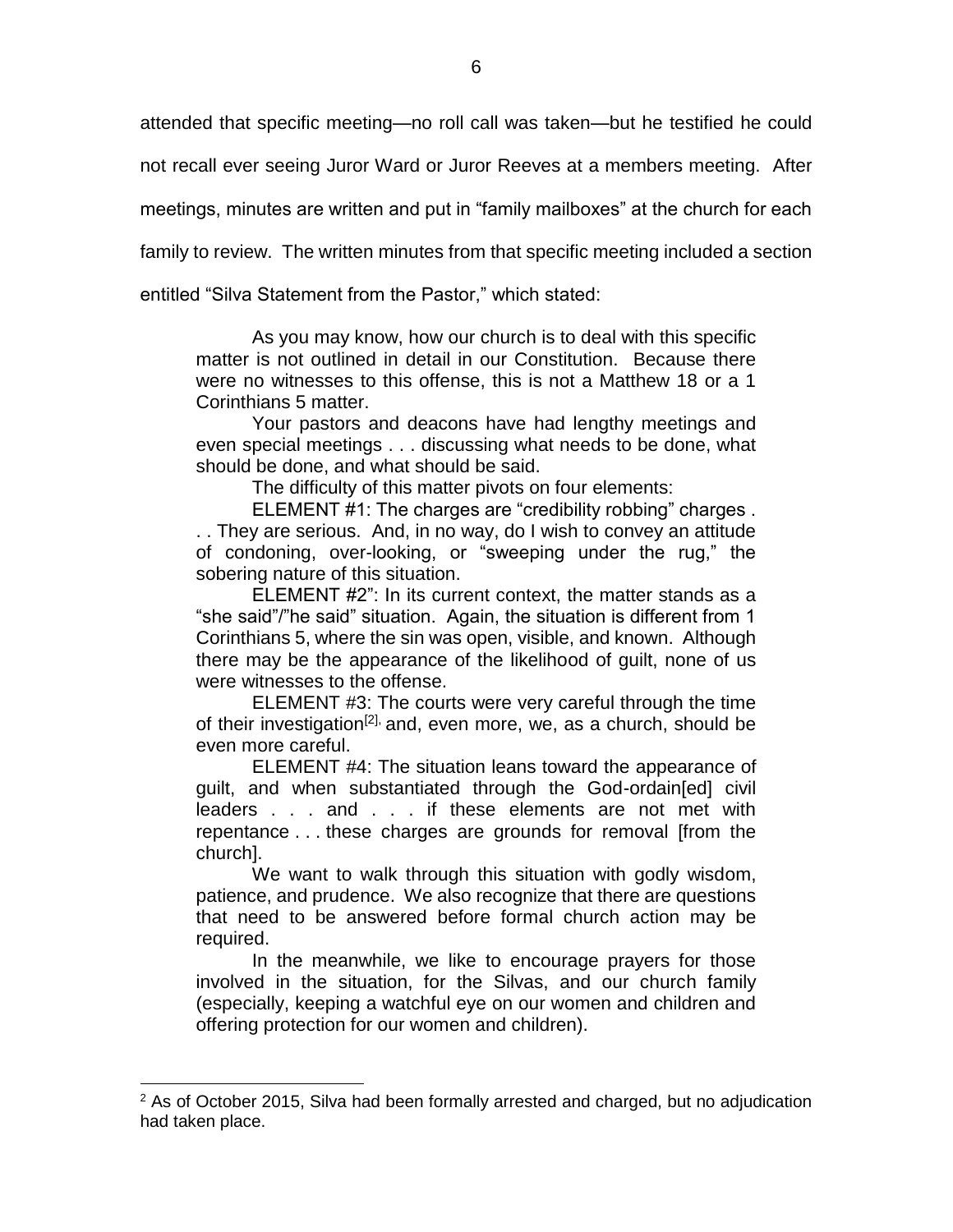(Alterations in original.)

Juror Ward was not asked if he attended the members meeting in question or if he read that particular set of minutes, but he testified he usually only attends the Sunday morning church services. When asked if he was required by church bylaws to read the minutes, Ward testified, "I guess I never really—I mean, I read them, but I don't really look at them." Juror Reeves testified she "hardly ever go[es] to Sunday evening services, so probably [she] was not" at the October meeting; she did not have any recollection of hearing the pastor discuss the allegations. She also testified that all of the minutes from meetings are placed in their mailboxes, "[s]o [she] probably received" the one in question, although she did not remember receiving or reading that particular one.

While "[t]here can be no question that communications with third parties about the merits of the case outside the confines of jury deliberations is a species of misconduct," there is no evidence Juror Ward or Juror Reeves were part of any discussion about the case in the church or relied on—or even read—the minutes from the pastor when reaching their decision. *See id.* at 235. We find no juror misconduct here. Moreover, even if we did, we would not find such action "was calculated to, and with reasonable probability did, influence the verdict." *Id.* at 235–36.

The district court did not abuse its discretion in denying Silva's motion for new trial based on juror misconduct.

## **C. Alternative Means.**

Silva was accused of committing sexual abuse in the third degree in two alternative ways—that he performed the sex act by force or against the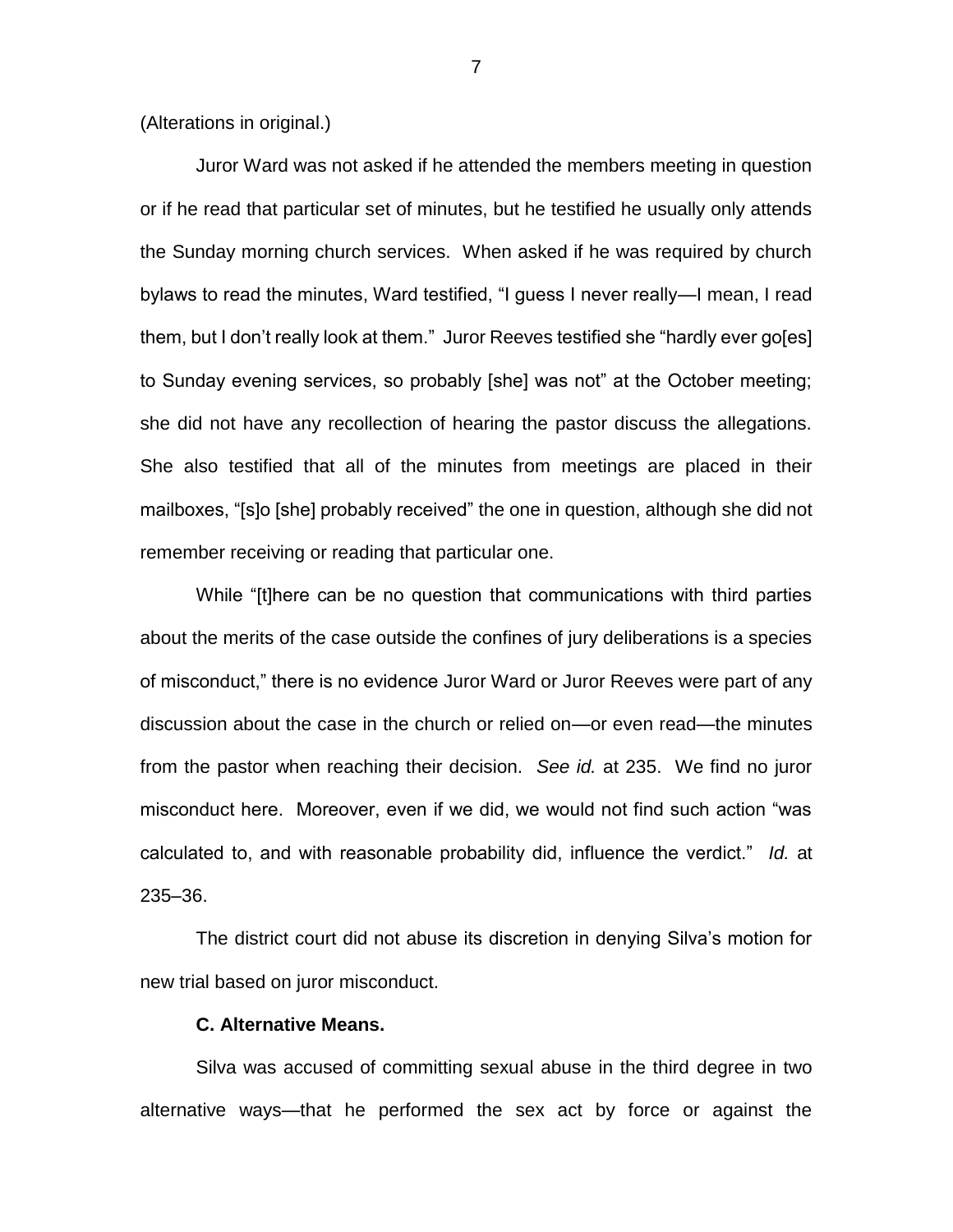complaining witness's will, *see* Iowa Code § 709.4(1)(a) (2015), or that he performed the act while she was "mentally incapacitated, physically incapacitated, or physically helpless," *see id.* § 709.4(1)(d). Over Silva's objection, the court instructed the jury it could find Silva guilty of the offenses if it determined he performed the sex acts by one of the alternative means, even if it did not reach unanimous agreement about which of the means he utilized. The pertinent instructions provided that the State had the burden to prove that Silva performed the specific sex act, and:

2. At that time, the Defendant either:

a. performed the sex act by force or against the will of [the complaining witness], OR

2. At that time, the Defendant

 $\overline{a}$ 

b. performed the sex act at a time when [the complaining witness] was physically helpless AND

c. the defendant knew or reasonable should have known that [the complaining witness] was physically helpless.

Silva maintains the jury should have been required to reach a unanimous agreement as to the means of the sex abuse in order to convict him of the charges. We review challenges to jury instructions for correction of errors at law.<sup>3</sup> State v. *Ambrose*, 861 N.W.2d 550, 554 (Iowa 2015).

At the root of Silva's argument "is the principle that the unanimity rule 'requires jurors to be in substantial agreement as to just what a defendant did as a step preliminary to determining whether the defendant is guilty of the crime charged.'" *State v. Bratthauer*, 354 N.W.2d 774, 776 (Iowa 1984) (citation

<sup>&</sup>lt;sup>3</sup> Insofar as Silva's claim implicates whether there was sufficient evidence to instruct the jury on both means, we also review sufficiency-of-the-evidence claims for correction of errors at law. *See State v. Schlitter*, 881 N.W.2d 380, 388, 390 (Iowa 2016) (considering whether there was sufficient evidence for a jury to be instructed to consider each of the alternative theories of guilt).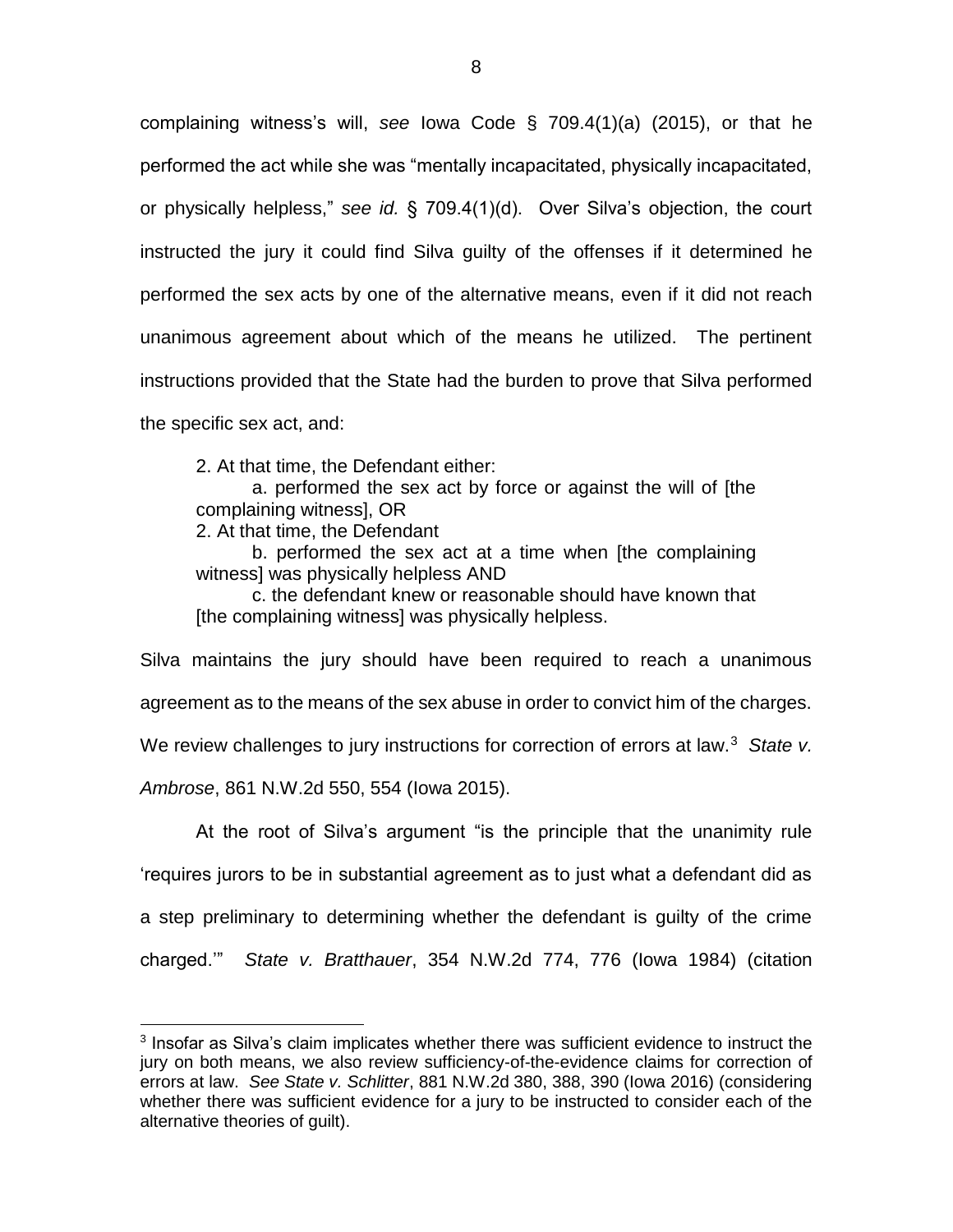omitted). "If 'substantial evidence is presented to support *each* alternative method of committing a single crime, and the alternatives are not repugnant to each other, then unanimity of the jury as to the mode of commission of the crime is not required.'" *State v. Conger*, 434 N.W.2d 406, 409 (Iowa Ct. App. 1988) (quoting *State v. Duncan*, 312 N.W.2d 519, 523 (Iowa 1981)). "The first step is to determine whether the statute defines a single offense which may be committed in more than one way or instead defines multiple offenses." *Id.* (citing *Bratthauer*, 354 N.W.2d at 776). This question is one of legislative intent. *Id.* "The second step of the inquiry is to determine if the alternative modes are consistent with and not repugnant to each other." *Id.* The second step involves the application of the constitutional test. *Bratthauer*, 654 N.W.2d at 776.

Here, Iowa Code section 709.4(1)(a) and (d) define two circumstances that, when combined with performing a sex act, result in the commission of sexual abuse in the third degree. "These subparagraphs clearly define alternative conduct that in a single occurrence can result in only one conviction of a crime." *Conger*, 434 N.W.2d at 409. Thus, the first step is satisfied.

Next, we must consider whether substantial evidence was presented to support each means. *Duncan*, 312 N.W.2d at 523. Silva argues there was insufficient evidence to support a finding that a sex act occurred by force or against the complaining witness's will, but he does not explicitly challenge whether the State presented substantial evidence that the sex act occurred when the complaining witness was mentally incapacitated, physically incapacitated, or physically helpless.

9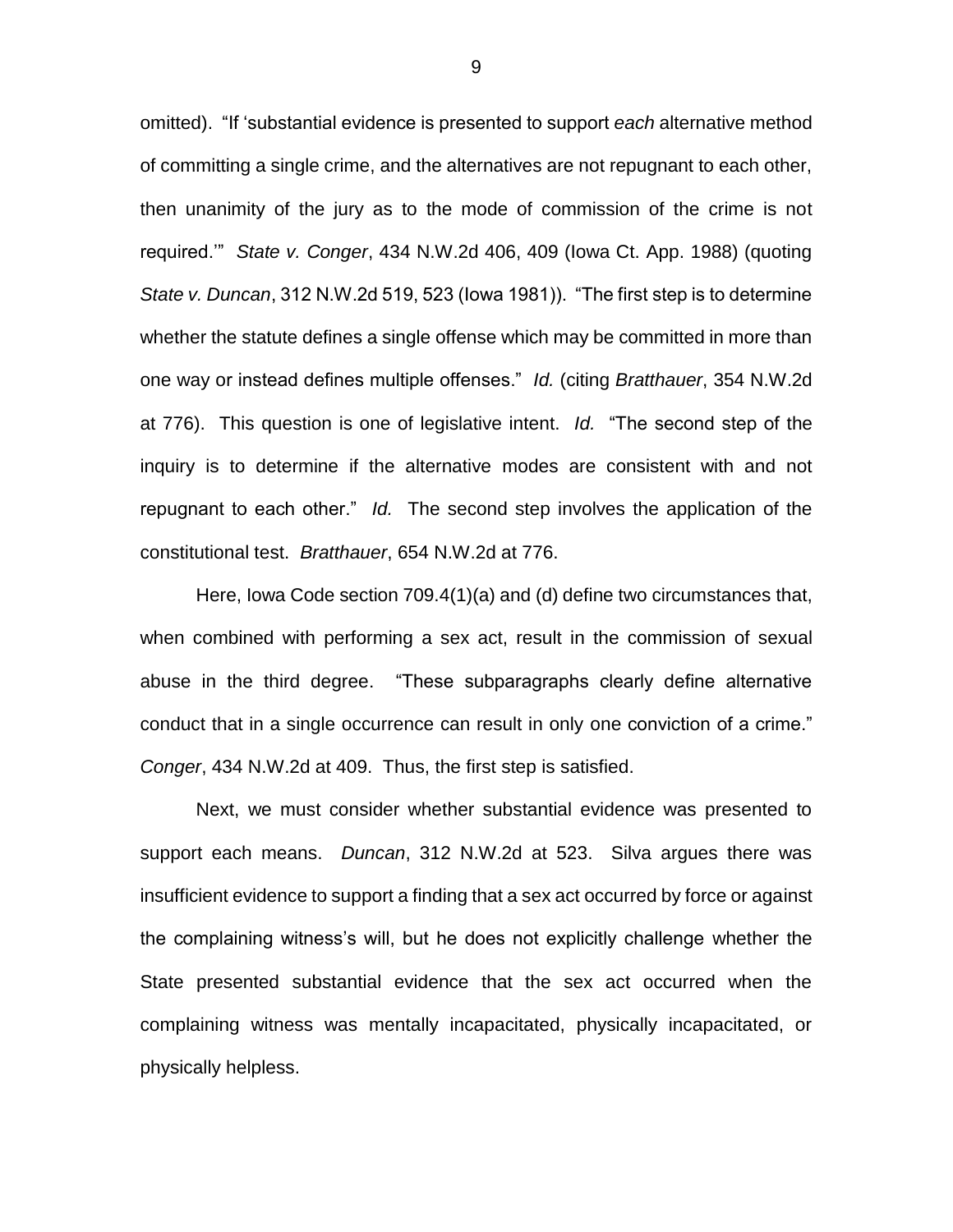Substantial evidence supports both of the alternatives. The complaining

witness testified during direct examination:

. . . .

Q. You said he fingered you. What—[complaining witness], what do you mean by that? Explain it for the jury. A. He took his fingers and—

Q. Where did he put his fingers? A. In my vagina.

Q. Was that against your will? A. Yes.

Q. You stated that he took your hand and caused you to touch his penis. How did he do that? Please tell the jury. A. He took my hand and he, like, pulled it down by his pants. And then he grabbed—he went and undid his pants and grabbed his penis and brought it out and made me hold it.

Q. Was that against your will? A. Yes.

The complaining witness testified unequivocally that the sex acts were against her will. *See State v. Hildreth*, 582 N.W.2d 167, 170 (Iowa 1998) (holding the "victim's testimony is by itself sufficient to constitute substantial evidence of defendant's guilt" even when not supported by physical evidence). Additionally, it is not necessary to show any resistance on the part of the complaining witness in order to establish that the sex abuse was committed by force or against her will. *See*  Iowa Code § 709.5; *see also State v. Meyers*, 799 N.W.2d 132, 143 (Iowa 2011) ("Thus, nonconsent under the 'against the will' language of section 709.4(1) does not rely on the existence of physical resistance."). Instead, we consider "the circumstances surrounding the commission of the act" meaning "*all* the circumstances, subjective as well as objective." *Meyer*s, 799 N.W.2d at 143 (citations omitted). Here, the witness testified that Silva served her a smoothie he prepared, watched her drink it, and then took her cup. "The next thing [she] remembered [was] rolling over in the middle of the night and looking at [her] phone." She then "saw [Silva] sitting beside the couch in the dark," and he asked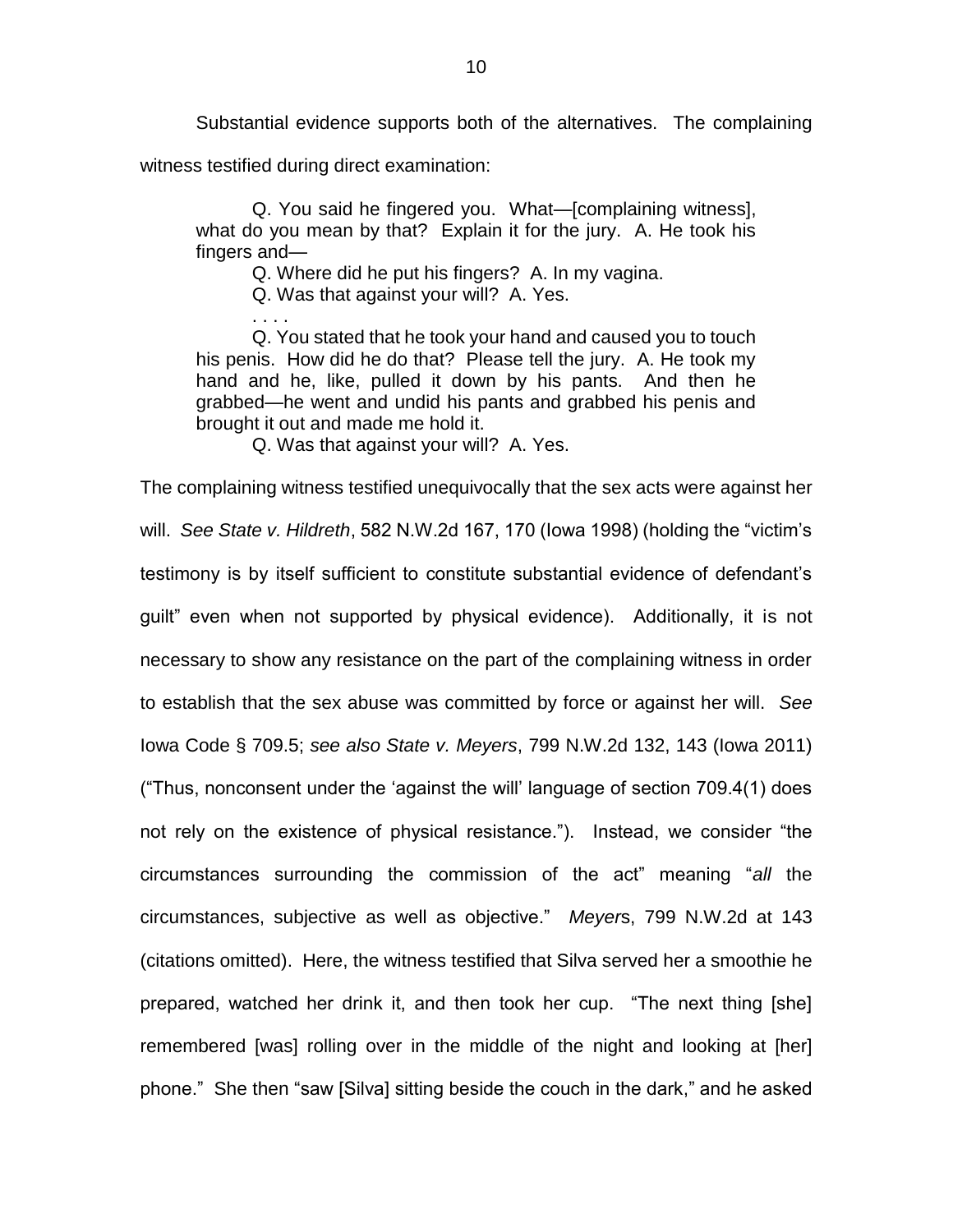if he could lay on the couch with her. She said yes, and he proceeded to lie down. At the time, she was "fading in and out. . . . [She] kept falling asleep and waking back up." Silva then started kissing her, and she "couldn't really do anything because the back of the couch was right there. [She] tried to push, but [she] couldn't go anywhere." Silva then put his fingers in her vagina and his penis in her hand. At the time, she "was dizzy, and [she] was fading in and out. [Her] body felt like it couldn't move at all." Later testing of her urine showed the complaining witness had benzodiazepines in her system, which is a class of prescription drugs that can act as sedatives. She testified she had not taken prescription medications during that time period and was not then prescribed any medications. The jury was free to believe Silva had drugged the complaining witness and thus was aware she was mentally incapacitated<sup>4</sup> or physically helpless<sup>5</sup> at the time of the sex acts.

Finally, we consider whether the two alternatives "are consistent with and not repugnant to each other." *Conger*, 434 N.W.2d at 409. Although Silva maintains the two means do "not overlap," section 709.1(1) specifically provides when "the act is done while the other is under the influence of a drug inducing sleep . . . , the act is against the will of the other." "Clearly, the 'against the will of another' standard seeks to broadly protect persons from nonconsensual sex acts" because "[a] person who imposes a sex act on another by force or compulsion

 $\overline{a}$ 

<sup>&</sup>lt;sup>4</sup> lowa Code section 709.1A(1) defines "mentally incapacitated" to mean "that a person is temporarily incapable of apprising or controlling the person's own conduct due to the influence of a narcotic, anesthetic, or intoxicating substance."

<sup>&</sup>lt;sup>5</sup> Section 709.1A(2) defines "physically helpless" to mean "that a person is unable to communicate an unwillingness to act because the person is unconscious, asleep, or otherwise physically limited."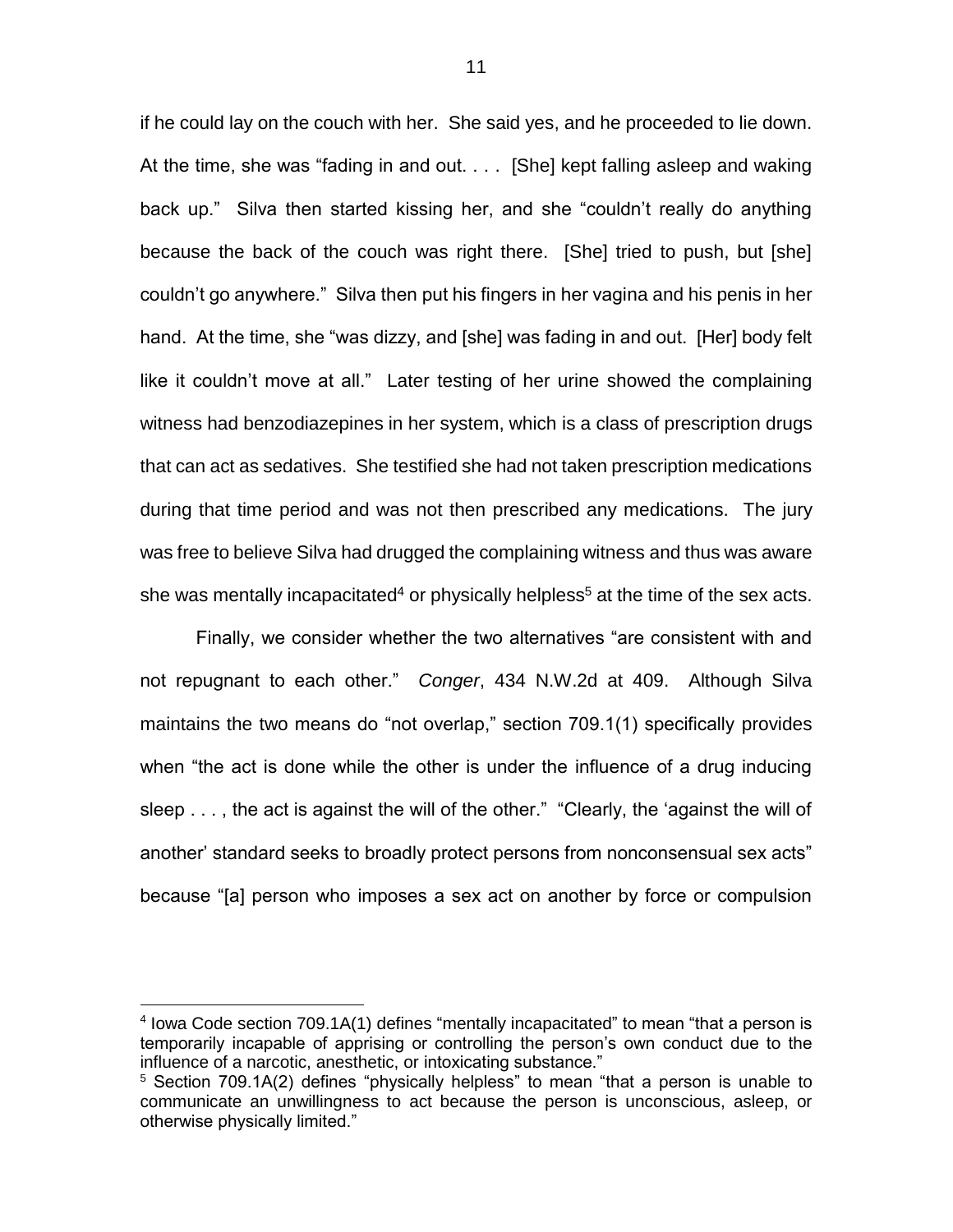under any circumstance violates the other's protected interest." *Meyers*, 799 N.W.2d at 143.

Under these facts, allowing the jury to convict Silva of sexual abuse in the third degree without reaching a unanimous agreement on the means of the crime did not violate the rule of unanimity, so the court did not err in instructing the jury.

## **D. Ineffective Assistance.**

Finally, Silva maintains his trial counsel provided ineffective assistance. He specifically contends trial counsel breached an essential duty during voir dire when the prosecutor "purposely solicited expert testimony from two potential jurors"—a physician and a first responder—and trial counsel failed to object. He also maintains trial counsel was ineffective for allowing the prosecutor to elicit testimony from one of the State's witnesses—the paramedic working intake when the complaining witness visited the emergency room—to testify that "based on [her] training and experience" she felt "that the information [she] obtained [from the complaining witness] was consistent with what she observed."

Although a defendant may raise claims of ineffective assistance on direct appeal if he or she believes the record is adequate for us to decide the claim, "[o]rdinarily, we do not decide ineffective-assistance-of-counsel claims on direct appeal." *State v. Tate*, 710 N.W.2d 237, 240 (Iowa 2006). "We prefer to reserve such questions for postconviction proceedings so the defendant's trial counsel can defend against the charge." *Id.* "Improvident trial strategy, miscalculated tactics, and mistakes in judgment do not necessarily amount to ineffective assistance of counsel." *State v. McKettrick*, 480 N.W.2d 52, 55 (Iowa 1992). Moreover, while Silva invites us to conclude that the statements during voir dire "were so prejudicial